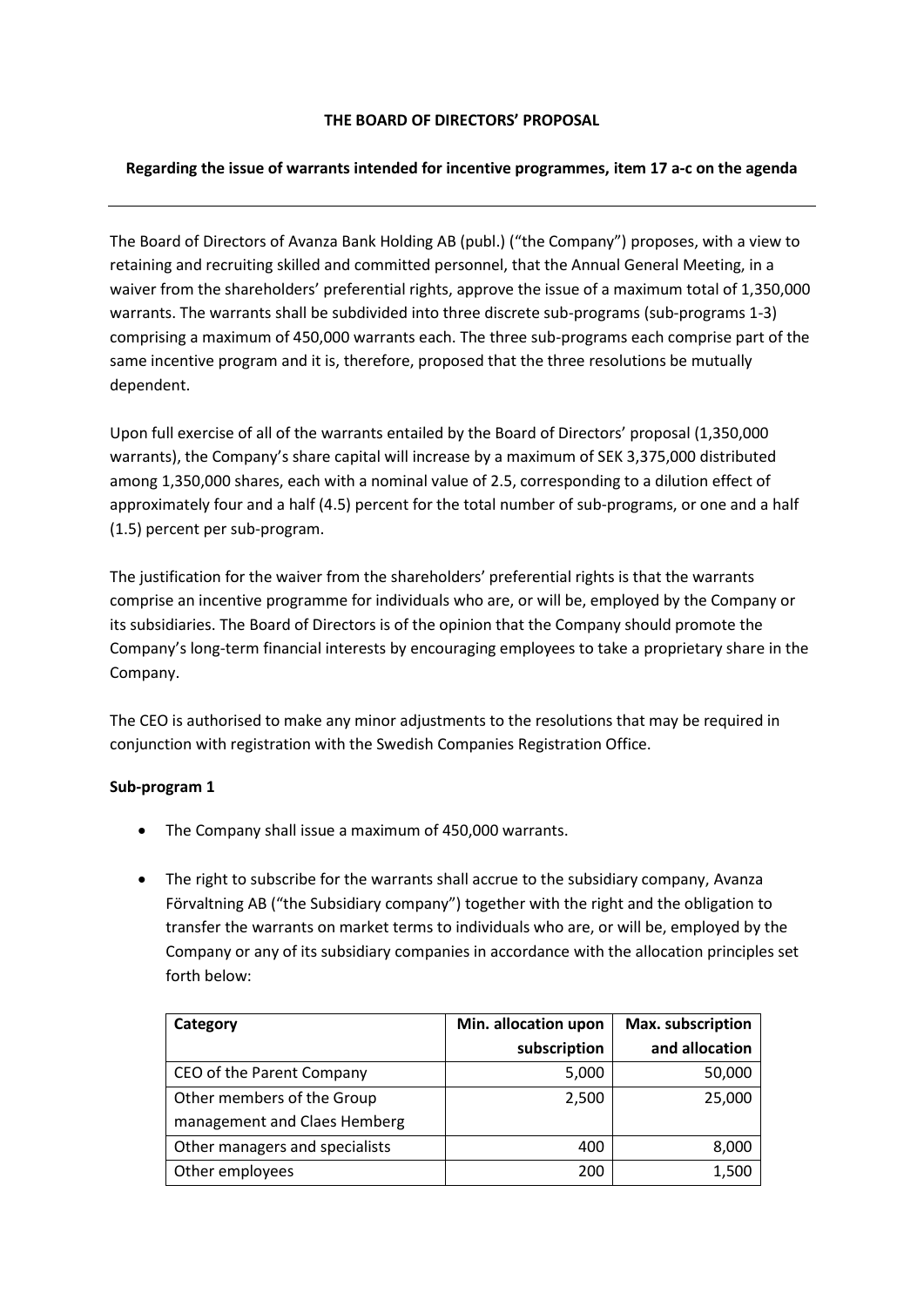Those individuals entitled to acquire the warrants shall submit details of the number of warrants that they wish to acquire and will, upon allocation, always receive a minimum of the number set forth in the table above as the minimum amount they may acquire. The maximum allocation cannot, however, be guaranteed.

Final allocation shall be determined by the Board of Directors of the Company within the frameworks set forth above.

- The warrants for all sub-programs shall be subscribed for by the Subsidiary company no later than 18 August 2017*.* The Subsidiary company shall make no payment for the warrants.
- The Annual General Meeting approves the transfer by the Subsidiary company of the warrants in the manner set forth above.
- The value of the warrants upon transfer from the Subsidiary company shall be determined at market rates using generally accepted valuation models (Black & Scholes). The valuation shall be carried out by the Board of Directors.
- Every warrant shall grant entitlement to subscribe for one (1) new ordinary share in the Company at an exercise price corresponding to an amount totalling 120 per cent of the weighted average of completed trades in the Company's shares in the marketplace in which the Company has its primary listing (currently NASDAQ Stockholm) on 25 August 2017. The weighted average shall be calculated for all auto matched trades and all trades in the opening and closing call, regardless of size. The exercise price shall, however, be no less than an amount equal to the share's nominal value.
- Subscription for shares in accordance with the terms and conditions for the warrants may occur from 26 August 2020 to 30 August 2020, inclusive.
- The new shares grant entitlement to receive a dividend from the financial year when they are entered in the Company's Register of Shareholders on the record date for entitlement to receive a dividend.
- All other terms and conditions for the warrants are set forth in Appendix A.
- Upon full exercise of all 450,000 warrants, the Company's share capital will increase by a maximum total of SEK 1,125,000 distributed among 450,000 shares, each with a nominal value of 2.5 and corresponding to a maximum dilution effect of 1.5 %.

#### **Sub-program 2**

The terms and conditions for the 450,000 warrants proposed for issue in sub-program 2 are identical to the terms and conditions for the warrants in sub-program 1, other than in the following respects: